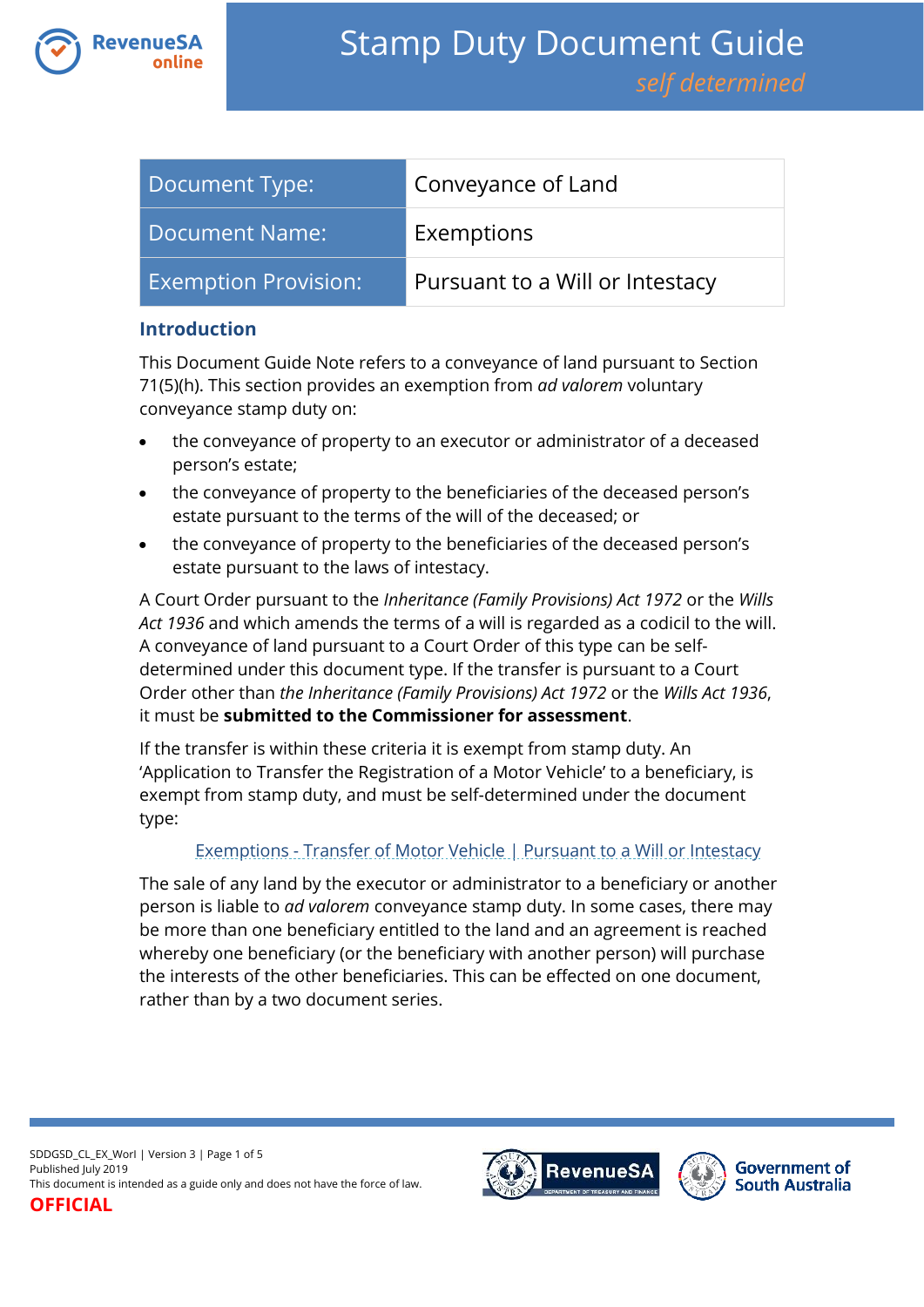

If this is effected on **one document**, the transaction must be self-determined under this document type:

[Conveyance of Land | Residential Land/Primary Production Land](https://www.revenuesa.sa.gov.au/stampduty/stamp-duty-document-guide/self-determined/conveyance-of-land/sddgsd_cl_rpp)

[Conveyance of Land | Qualifying Land](https://www.revenuesa.sa.gov.au/stampduty/stamp-duty-document-guide/self-determined/conveyance-of-land/sddgsd_cl_ql)

The document is not required to be self-determined Exempt for the interest transferred to the beneficiary. A **two document series** would firstly involve a transfer to all the beneficiaries entitled pursuant to the terms of the will followed by a second transfer from those beneficiaries that are selling their entitlement to one of the other beneficiaries (or the beneficiary with another person).

The document must be self-determined under the document type:

[Conveyance of Land | Residential Land/Primary Production Land](https://www.revenuesa.sa.gov.au/stampduty/stamp-duty-document-guide/self-determined/conveyance-of-land/sddgsd_cl_rpp)

[Conveyance of Land | Qualifying Land](https://www.revenuesa.sa.gov.au/stampduty/stamp-duty-document-guide/self-determined/conveyance-of-land/sddgsd_cl_ql)

If a beneficiary of an intestate estate **disclaims** an interest in the estate, the disclaimer document must be **submitted to the Commissioner for assessment**.

A Transmission Application or an Application to Note Death is not required to be self-determined on RevenueSA Online.

You will need to indicate whether the land is used as **residential** or **nonresidential**. For further advice on this refer to the [Document Guide](https://www.revenuesa.sa.gov.au/stampduty/stamp-duty-document-guide#Glossary) Page.

This exemption applies where the beneficiary under the will takes the property as a trustee, e.g., the will directs the property to the ABC Family Trust. A transfer is drawn from the executor to a person who takes the property as trustee of the ABC Family Trust. The transfer is self-determined under this document type.

# **What documents can I self-determine under this document type?**

The document can be in the form of:

- LTO Form T1 Transfer; or
- any other document that conveys an interest in land pursuant to the terms of a will or the laws of intestacy.

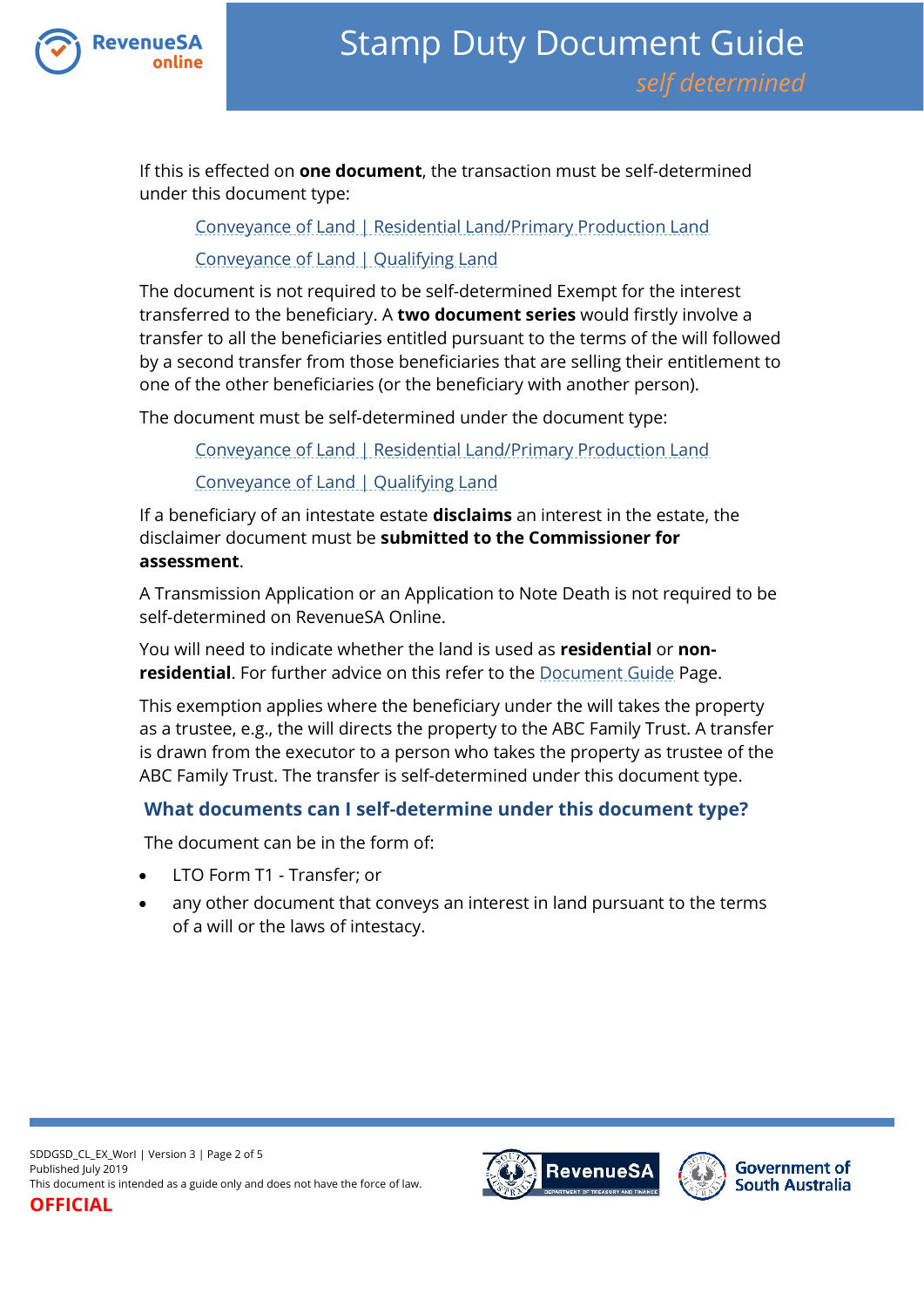

# **What types of transactions can I self-determine under this document type?**

A conveyance of land pursuant to the terms of a will, or the laws of intestacy, is deemed **suitable** for self-determination under this document type where:

- the conveyance is, pursuant to the terms of the will, or the laws of intestacy;
- there is **no** consideration passing between the parties;
- the property is conveyed to the beneficiary pursuant to the terms of the will, or the laws of intestacy, and to no other party; and
- the conveyance is **not** pursuant to a Deed of Family Arrangement.

The following similar transactions cannot be self-determined under this document type:

A transfer of land pursuant to a Deed of Family Arrangement must be **submitted to the Commissioner for assessment** together with a copy of the will, a copy of the Deed of Family Arrangement and a detailed description of the transaction. Note: All Deeds of Family Arrangement are to be **submitted to the Commissioner for assessment**.

# **What evidence do I need to retain for audit purposes?**

For audit purposes, you will need to retain the following documentation either in paper form or electronic form:

- a copy of the documents;
- evidence that a stamp duty determination has been made (i.e. Certificate of Stamp Duty, Document ID or stamped document);
- a copy of the will of the deceased or an explanation as to how the beneficiary is entitled to the property pursuant to the laws of intestacy;
- $\bullet$  evidence of the market value of the land as at the date of conveyance where an interest is conveyed that is **not** pursuant to the terms of the will of the deceased;
- a copy of the contract for sale and purchase of the land (if applicable); and
- a copy of the Court Order pursuant to the *Inheritance (Family Provisions) Act 1972* or the *Wills Act 1936* (if applicable).

# **What Section(s) of the** *Stamp Duties Act 1923* **applies?**

- $\bullet$  Section 71(5)(h)
- Section 71A
- Schedule 2, Part 2, General Exemption 29



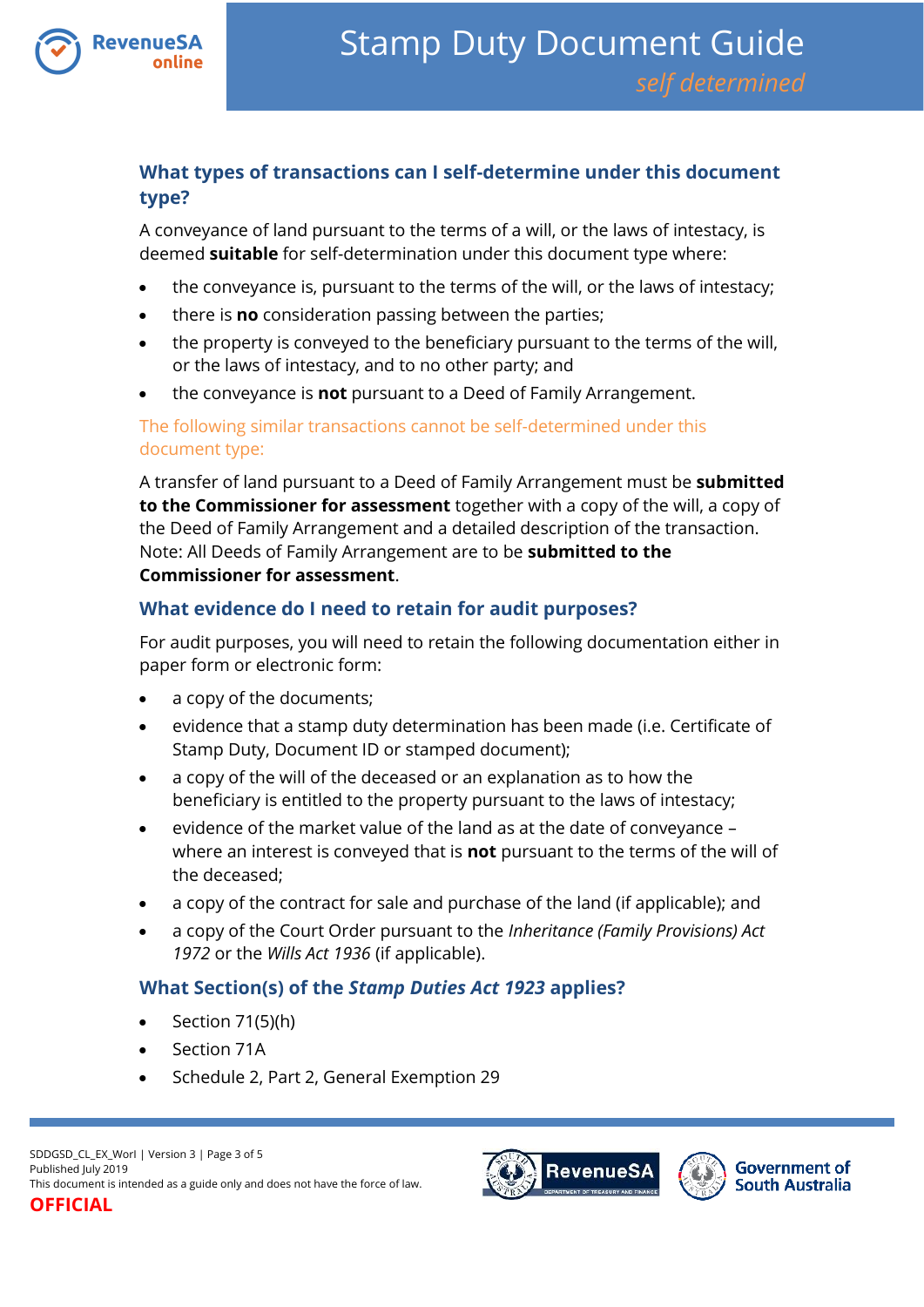

### **What stamp duty is payable on this document?**

Where the land is being conveyed to all of the beneficiaries entitled to the land in accordance with the terms of the will, or the laws of intestacy, the document is **Exempt**.

Where the transfer to a beneficiary involves both a part interest transferred pursuant to the terms of a will and a part interest either for consideration or no consideration, the transaction must be self-determined under the document type:

[Conveyance of Land | Residential Land/Primary Production Land](https://www.revenuesa.sa.gov.au/stampduty/stamp-duty-document-guide/self-determined/conveyance-of-land/sddgsd_cl_rpp)

[Conveyance of Land | Qualifying Land](https://www.revenuesa.sa.gov.au/stampduty/stamp-duty-document-guide/self-determined/conveyance-of-land/sddgsd_cl_ql)

#### **Examples**

Conveyance to beneficiaries pursuant to terms of will

Ann has been appointed the executor of Bob's estate. Pursuant to Bob's will, his net estate, which includes land, is bequeathed to Kate and Dave equally.

The consideration panel in the Transfer (from Ann, as executor to Kate and Dave) recites 'pursuant to the terms of the will of Bob deceased'.

As the conditions of Section 71(5)(h) have been satisfied, the document is selfdetermined under this document type as **Exempt**.

Conveyance to a beneficiary pursuant to the terms of the will and some other person

Hugh has been appointed the executor of Fred's estate. Pursuant to Fred's will, his land is bequeathed to Pam. Pam has requested the executor to include her son John on the transfer, for a consideration of \$50 000 payable by John.

There are two conveyances involved here. Firstly the transfer of a half interest pursuant to the terms of the will, and secondly, a transfer of a half interest for a consideration of \$50,000.

The transfer is self-determined with *ad valorem* conveyance stamp duty on the **consideration** or **market value** of the half interest for the land, WHICHEVER IS THE GREATER. This document is entered under the document type:

[Conveyance of Land | Residential Land/Primary Production Land](https://www.revenuesa.sa.gov.au/stampduty/stamp-duty-document-guide/self-determined/conveyance-of-land/sddgsd_cl_rpp) [Conveyance of Land | Qualifying Land](https://www.revenuesa.sa.gov.au/stampduty/stamp-duty-document-guide/self-determined/conveyance-of-land/sddgsd_cl_ql)